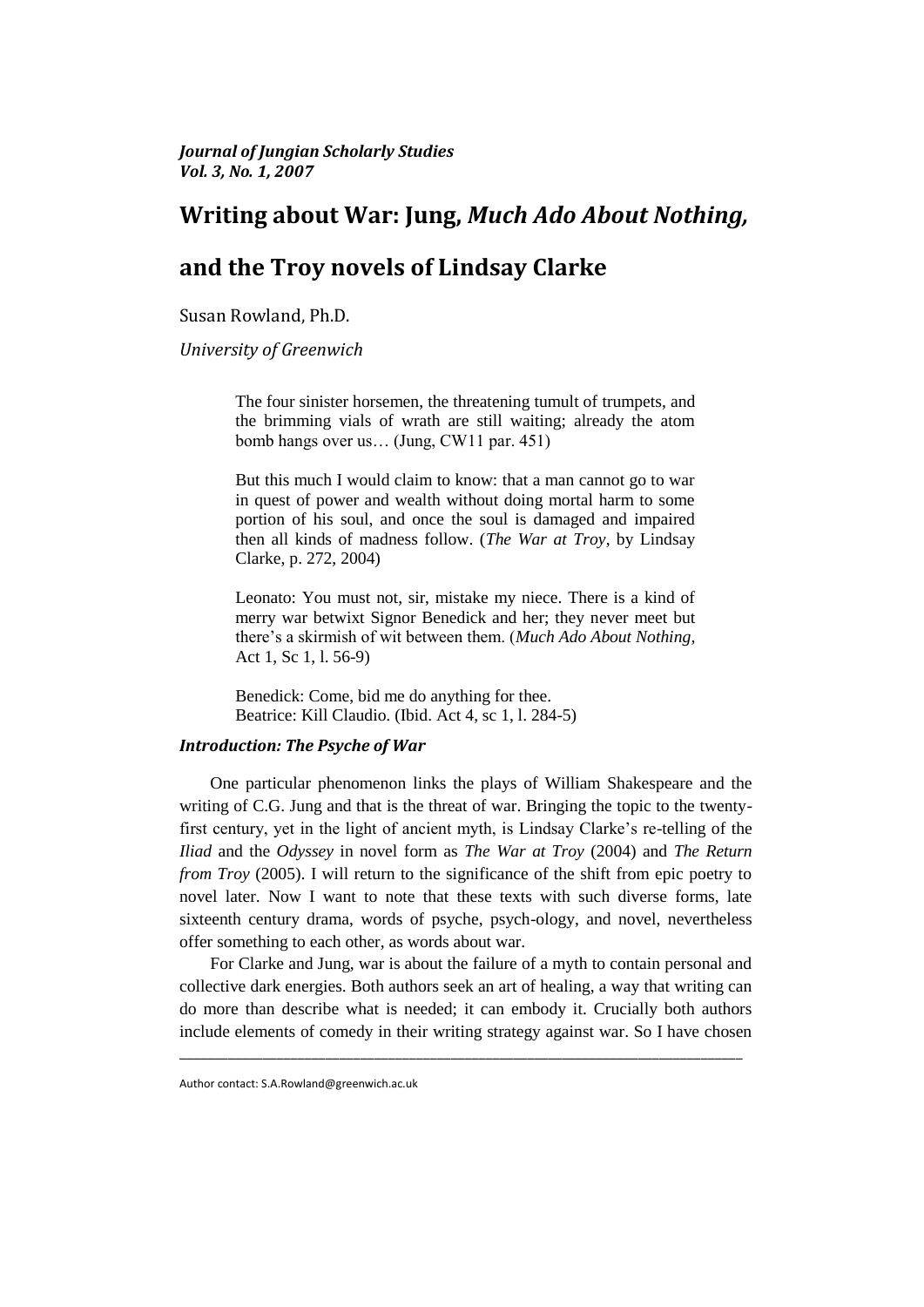to look at a rather unlikely war play by Shakespeare, *Much Ado About Nothing*  (1598), to examine the connections, if any, between comedy and war. Moreover, this paper is suggesting that it might be fruitful to read both Shakespeare and Jung in an unusual way, as if they were *always* writing about war.

### *War and Myth*

One text in Jung"s *Collected Works* particularly echoes Clarke"s *Troy* novels in invoking the psyche of present anxieties through the animation of ancient myth. *Answer to Job* (1952) is Jung"s most direct attempt to expose the deadness of, and so re-animate, the Christian myth for his time. The myth is explicitly situated as a path to war, if it fails. And failure means failure to be re-invented. In order to find life in a dying myth, Jung shifts the register from tragedy (the possible destruction of mankind), to comedy, in God and Adam"s marital problems.

Clarke makes a similar move in *The Return from Troy* when Odysseus seeks change. Horror struck by the sacking of the city, Odysseus sees where his trickster nature has brought not only himself, but his culture. So his voyage home fails for many years. It has to become a true voyage *home* to his inner "home" or self, in order to make his self-inflicted deadness come alive.

While not normally considered a war play, *Much Ado About Nothing* is about a world at war. Ostensibly a happy domestic comedy, the play begins with the men coming home from fighting, with their opponent, John the Bastard. Claudio is keen to conduct a romance with Hero, daughter and heir to the noble Leonato. His friend, Benedick has a far more ambiguous relationship with Hero"s cousin, Beatrice. Moreover, Don John decides that he can best continue his war by other means, by corrupting the sexual tensions between the lovers.

*Much Ado* takes 'war' into the heterosexual romance. War is 'outside' the domestic by being that which isolates the men from the women. It also shapes Claudio"s ignorance and cruelty as he denounces Hero for a sexual crime she is innocent of. Yet just as Claudio brings war into the home in his substituting his male "honour" for knowledge and tenderness, so war always has a conduit from masculine to feminine worlds in the "merry war" of Beatrice and Benedick. In this male/female pair, aggression appears transmuted into a fire of sexual fertility. Much of the laughter of the play surrounds Beatrice and Benedick. Their wit charms the audience and then we laugh at them as they are tricked into love for each other.

Yet, war can be black even when beginning as a merry war. Powerless to help condemned Hero, Beatrice makes a cold demand of Benedick"s love: "kill Claudio." Here war as sexual playful aggression breaks down before the socially more potent masculine codes of honour. If there is no other way to prove Hero innocent, then the old traditions, of a male champion fighting for her honour, must be used. Beatrice has tried to feminise war, to enter a man"s world on her terms.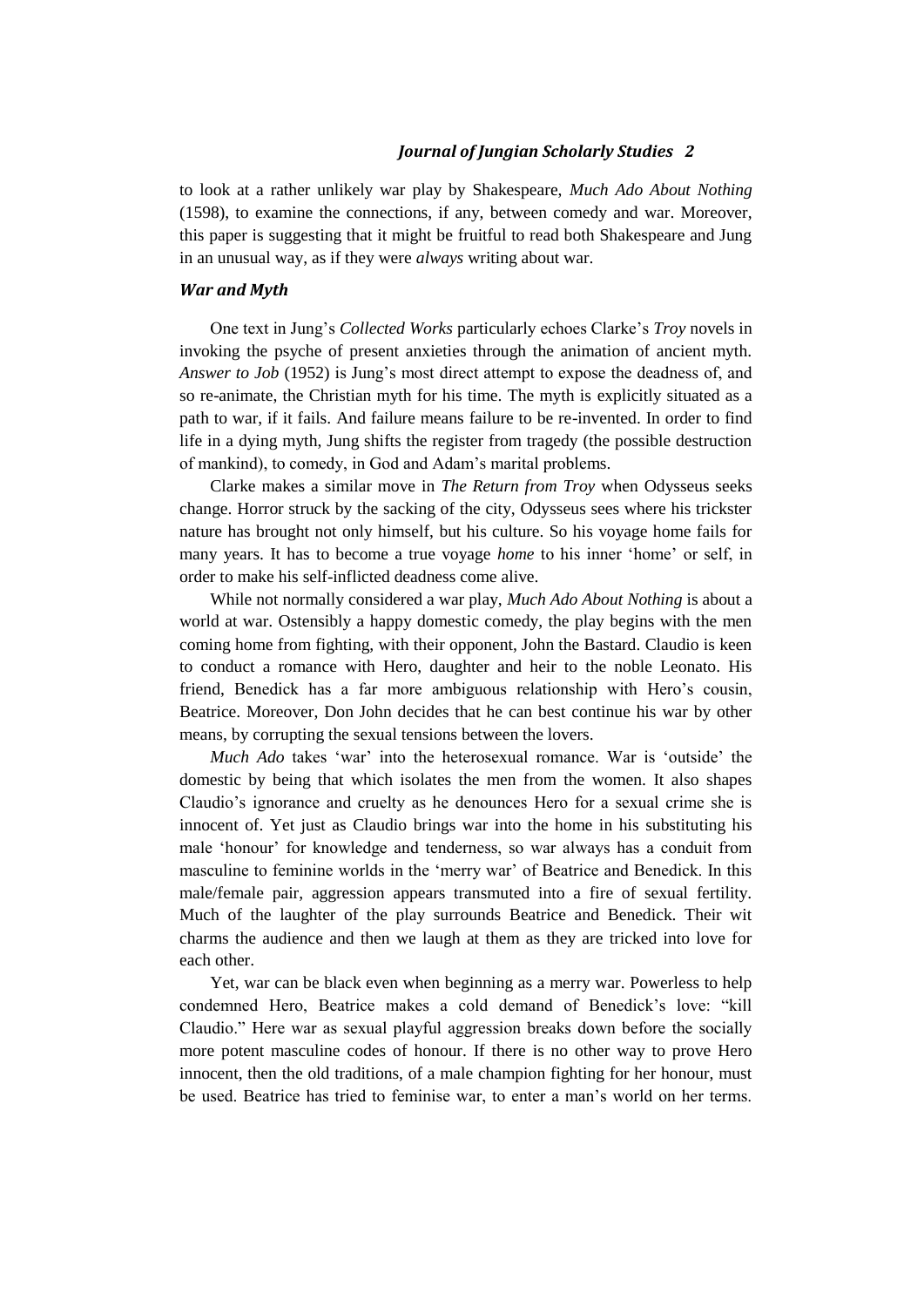Yet as a woman in this patriarchal war society, when the male war code is used to destroy a woman, she can only think of responding in the same code. This is the point in the play when it could turn from comedy for tragedy: if Benedick had killed Claudio in a duel, if Hero had died.

However, Beatrice's perspective, as she succumbs to the male honour code, is not the play"s. For she is in a comedy, not a tragedy. Comedy has resources beyond the dominant discourse of patriarchy. Its root in death is accompanied by rebirth. Also comedy can accommodate many opposing points of view. It here needs to identify what is denied in the persecution of Hero and the desperation of Beatrice. What this society cannot tolerate, what it fears, is the dark feminine.

#### *War and the Missing Fourth*

*Much Ado* and Jung and the *Troy* novels identify the missing dark feminine as a cause of that breakdown of myths which lead to war. To take *The Return from Troy* first, Odysseus is the focus of this tale, although many voices and stories twist about his own. Indeed we are brought near to the horrors endured by the women survivors of Troy and to one who learns to embody the horrors as well as to be victim of them, Cassandra. After the destruction of the city, we witness the atrocities committed by the victors, the deadening of humanity of the victims, and the rise of something "other."

Cassandra is only the most aware of those who become vehicles for a kind of darkness that the men of war can neither incarnate nor destroy. An enraged father of a Greek traitor visits all the wives of the war leaders to insinuate that their husbands have deserted them. This counsel of sexual insecurity succeeds with many in prompting wives to take lovers and to seize power before their husbands return. On meeting Penelope, Odysseus"s wife, the mischief-maker is sent away. Yet when he meets Clytemnestra, Agamemnon"s Queen, he shrinks from one deeper involved in weaving darkness from sexuality than himself. Clytemnestra, who saw Agamemnon kill her first husband and baby, who was driven beyond herself by the enforced sacrifice of her daughter, Iphigenia, gave herself to dark revenge. For Cassandra, to surrender to the violent gods inside her is to continue her family"s war by other means. Both women are similar in passing from a patriarchal war-based society to a psychic space where sexuality and spirit invoke an-other kind of revenge: they become hollow instruments of the 'other' feminine retribution.

This is not to say that the death of Agamemnon (and Cassandra), is the liberation of the feminine in the society saturated by masculine war. To become the means of this revenge from a dark place in the psyche is a surrender to despair; it is not a means of self-assertion. The devouring mouth of the vengeful dark feminine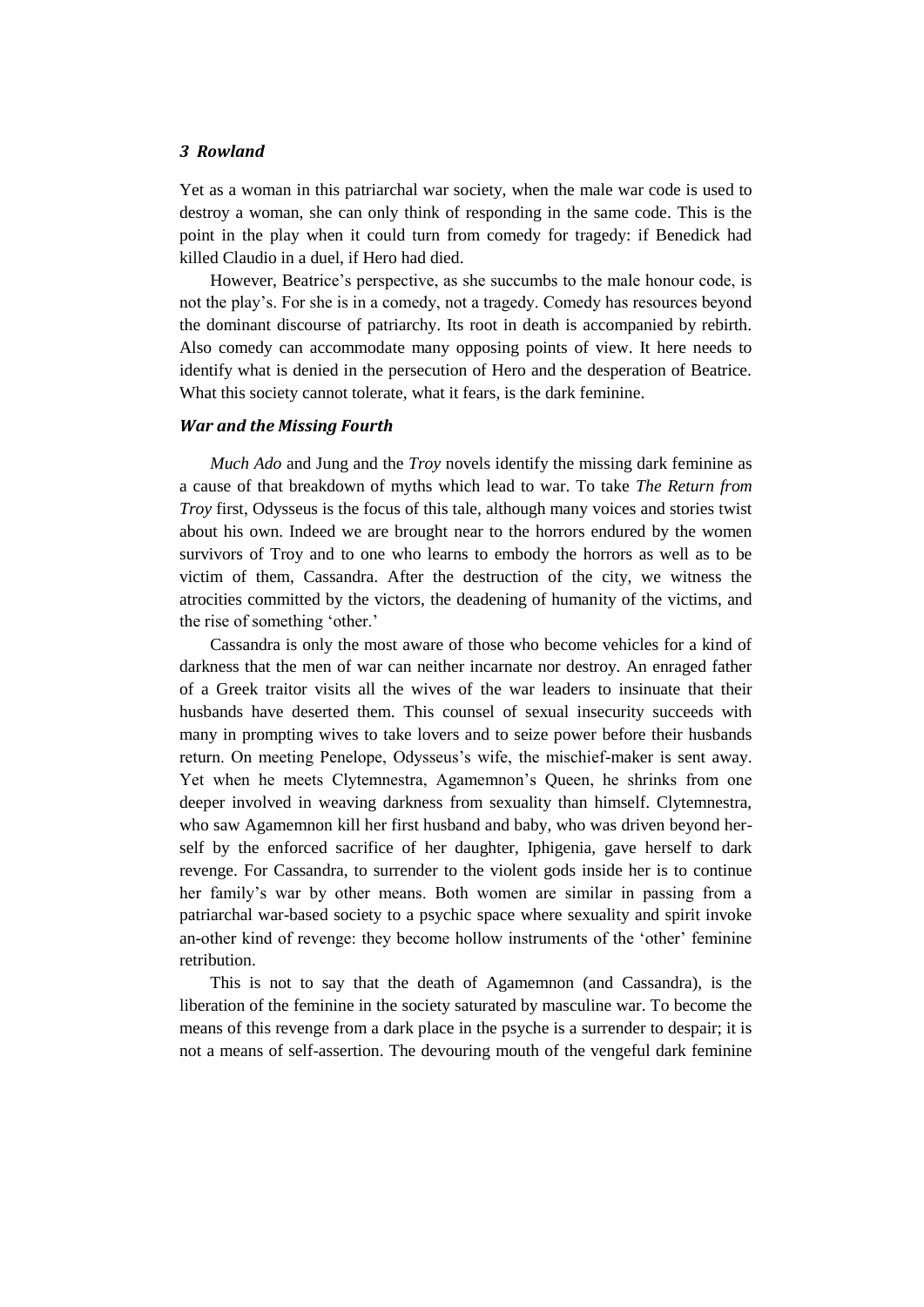first eats the soul of her instruments. This society is polarised between masculine warrior ideals and repressed feminine humanity of sexuality, body, domesticity, procreation. The consequence is that what should be feminine being in the light of collective social symbols, as well as psychic depths, has been repressed so far into darkness as to become inhuman and black.

The "total war" of Troy means that the returning victors discover that there is no way back to a domestic life with women and children. Blindly, unconsciously they emerge from the sea with captives and loot. They discover a domestic space polluted by what they have shut out of themselves to form that once noble warrior code. Echoes of the brutality they have inflected upon the Trojans, stare back from the eyes of what was once a home.

Odysseus does not need to go home to realise that he himself has destroyed it. He wanders the Mediterranean, sometimes on drugs (the Lotus eaters), and sometimes surprised at the happier achievements of cultures that he considers inferior to his own. Finally, he meets a powerful woman who can contain his pain as he tells his dreadful story. Circe encourages him to think about the myth that framed his experience of a world at war. Why did the Greeks attack Troy? Why was the love affair of Paris and Helen so disastrous? If we need to find the original tear in the psyche, the one unleashing the terror of a god, then it goes back to fatal invitation to the gods to attend the mortal wedding of Peleus and Thetis. It is fatal because one goddess was not invited: Eris, goddess of discord.

Her name means *Strife* or *Discord,* and she is twin sister to the war god Ares. Like him she delights in the fury and tumult of human conflict… Yet all of the immortals have their place in the world and we ignore any of them at our peril. (*The War at Troy* 15)

The story of Eris, the feminine form of war, and her golden apples marked "for the fairest" and made to create dissension amongst the goddesses, is, as Odysseus painfully learns, a way of apprehending the true depth of the One Goddess. In fact the story tells of a crucial cultural event, of how the fullness of the Goddess is ignored in refusing to acknowledge her dark side. Not a triple goddess, but four aspects must be taken into psyche and culture: the young growing moon, the full mature moon, the aging crone-like moon, and the dark, dead moon necessary for there to be rebirth.

Circe said, "if you have learned anything while you have been here on Aiaia, you will know that the Goddess is one and single like the moon. And like the moon she has four aspects, not just three. Name them for me…" His thoughts were moving quickly now. Was Eris also an aspect of the Goddess, the turbulent dark shadow cast by Hera's bounty, Aphrodite's beauty, Athena's wisdom...

"Perhaps the story isn"t about the gods at all?" she suggested. "Perhaps it's a story about men and the choices that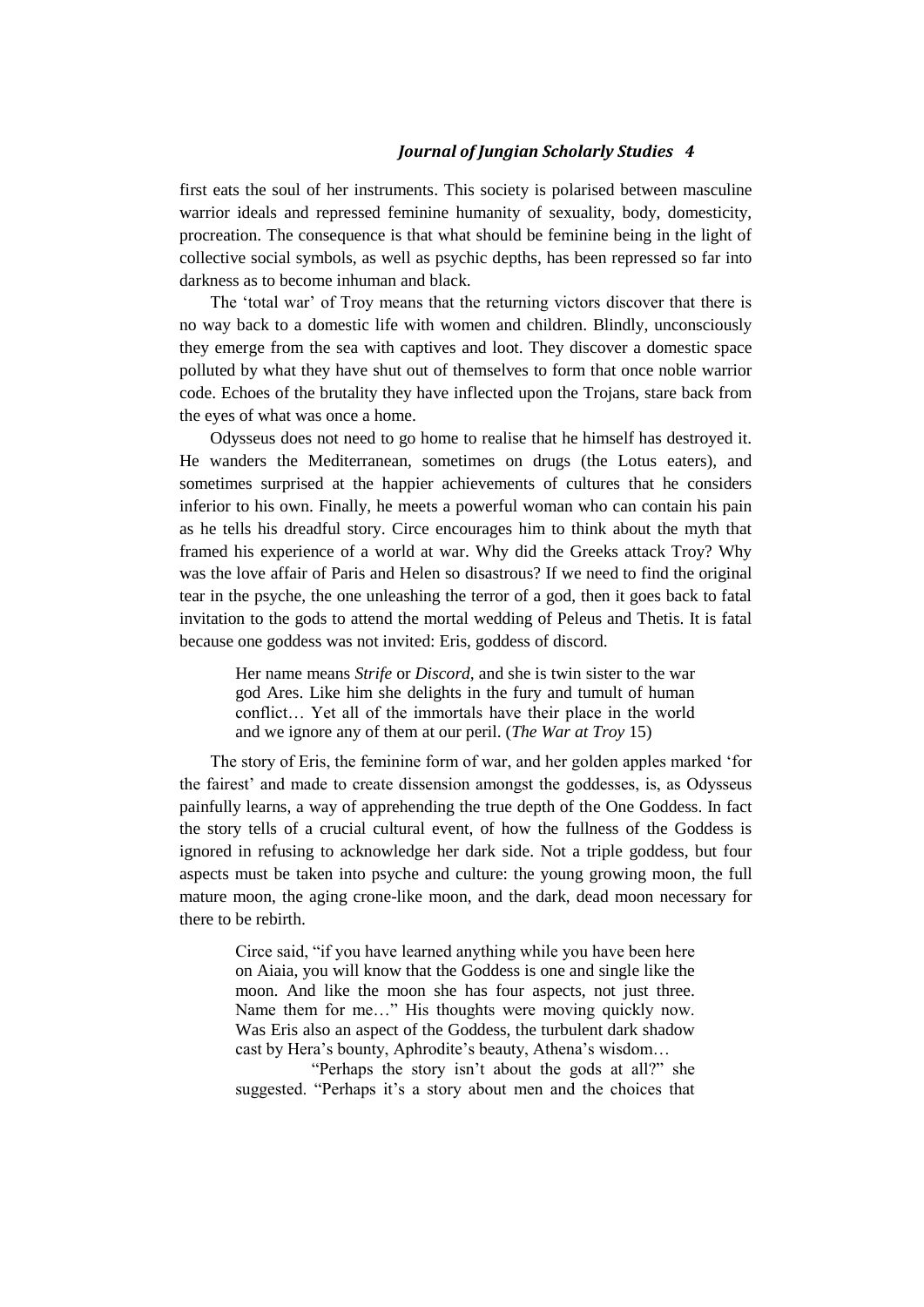men make for themselves? About who they deeply are, I mean, and how they intend to live their lives, and what values they mean to serve. And if that is so, why do you think the dark aspect of the Goddess should have been left out of the count? (*The Return from Troy* 339-40)

Odysseus learns that his culture is suffering from a missing fourth factor in the psyche and that it is the dark feminine. Circe"s question is an interesting one. Why has the dark aspect of the goddess been ignored? Probably the best person to answer it is Beatrice from *Much Ado About Nothing*. For she at the start of the play best represents the missing feminine element transmuted into a positive playful energy. When the patriarchal nature of her society overwhelms her, and her only way to resist is to fight in "kill Claudio," she slides into that terrifying hollow darkness suffered by Cassandra and Clytemnestra. Fortunately, something in her play saves her from deathliness and engineers her rebirth.

In essence patriarchal societies repress the dark feminine because to allow it to be symbolised would allow all those drawing on feminine energies to have healthful access to their own dark power. Patriarchal societies cannot allow women to symbolise power, even for themselves. Yet by denying darkness to the feminine, they remove from the daylight world the positive energies of the dark in the fertility of dark earth, rebirth, and darkness as what is hidden, mysterious. Moreover, the dark feminine, if too severely repressed returns in figures of inhuman vengeance in witches or sexuality used for cruel ends. Above all, the missing fourth as the dark feminine is an ingredient of war as Jung knew well.

## *Jung and the Missing Fourth*

To Jung the Christian myth had failed because it failed to keep the peace. Two world wars in his lifetime convinced him of the perilous weakness of the European soul. Moreover, the collective breakdown that is war, was mirrored in his consulting room by the psychic pain of his patients. He decided that the move from three to four in Christian symbolism should become a key ingredient of the reanimation of Christian myth. After all, Jung"s reading of the bible in *Answer to Job*  culminates in the human psyche failing to contain the vast energies of its own "other." What is on the one hand, European populations turning away from Christian belief, is on the other hand, to Jung, a general failure to come to terms with God as Self. Psychic energy unredeemed by individuation becomes black and inhuman. Modern man has put his "faith" in matter and so matter becomes his dark god: the result is the splitting of matter in the creation of nuclear weapons and a threatened apocalypse. To Jung, a conservative with revolutionary ideas, Europe is irretrievably bound up with Christian myth after centuries of it engraving the soul.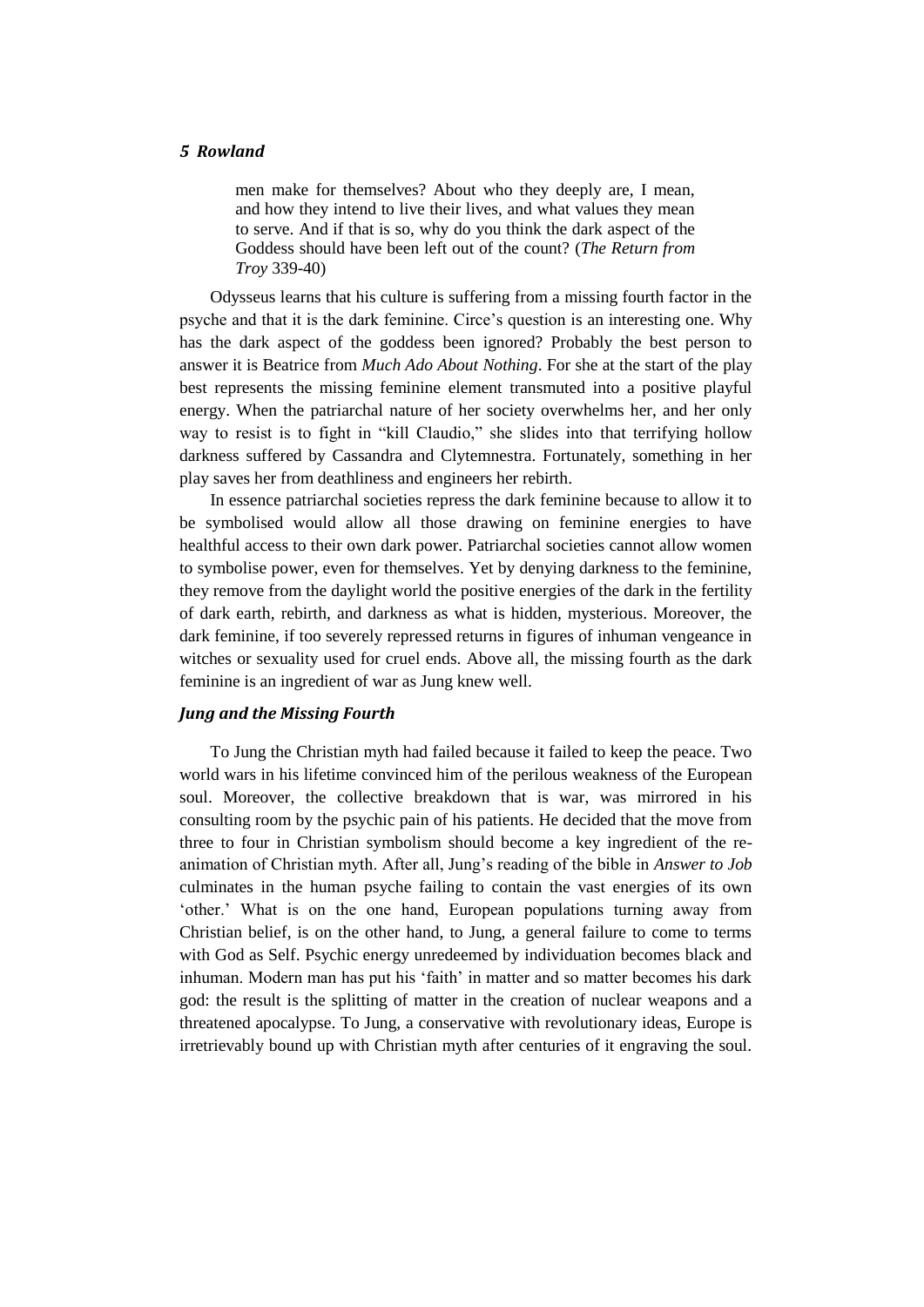So it will either have to subject the myth to a psychic rebirth and learn to know God as Self (or vice versa), or, it will live out the myth *unconsciously* and enact the bible"s prediction of apocalypse in the release of dark energy as weapons of mass destruction.

So *Answer to Job* is Jung's conversion of myth as tragedy (living the apocalypse) in the death of hubristic man, to a story of psychic rebirth. Significantly, the revival of the feminine in Christian myth that *Job* seeks, has clear echoes of *Much Ado About Nothing*. First of all, it is worth noting how much *Job*"s development of the feminine as "character" owes to Jung"s sense of the dark feminine as the missing fourth. He realises that the absence of the feminine in the Christian Trinity has serious consequences for the treatment of nature.

Creation in the sense of "matter" is not included in the Trinity formula, at any rate not explicitly. In these circumstances there are only two possibilities: either the material world is real… or it is unreal, a mere illusion... (CW11 par. 290)

One way that Jung felt that the Catholic Church was trying to overcome the exclusion of the feminine and matter from the divine was the proclamation in his lifetime of the divine Assumption of the Virgin Mary. Like Christ, Mary did not lie in a grave after her death. Her special relationship to God means that she also ascended into heaven. However, she is fortunately not quite like Christ being a thoroughly human woman and so signifying something important for humanity.

The *Assumptio Mariae* paves the way not only for the divinity of the Theotokos… but also for the quaternity. At the same time, matter is included in the metaphysical realm, together with the corrupting principle of the cosmos, evil… (CW11 par. 252)

The feminine addition to the masculine Trinity allows matter and even the devil to be included in the sacred. For Jung argues that matter and devil become allied because both constitute a principle of resistance to the godhead (ibid.). Without such a resistance in the cosmos, no possibility of even relative autonomy of the individual consciousness would exist (ibid.). On the other hand, a masculine Trinity leaves the feminine position to the opposing position of darkness, evil and matter. Jung's recuperation of the dark feminine as the fourth is liable to get stuck in the gender politics of traditional Christianity. Of course, with Jung"s God/Self re-membered as intrinsically fluid as to gender, there is space for Sophia and Yahweh to *play* their divine genders flexibly. Jung portrays a theological situation where it is *possible* to redeem the dark feminine, yet his mode of social comedy that fixates on Yahweh"s marital problems also restricts the representation of gender in the divine.

Jung"s very precise attempt to mend the Christian myth is to restore through psychology the missing fourth factor in the godhead. His conservatism is very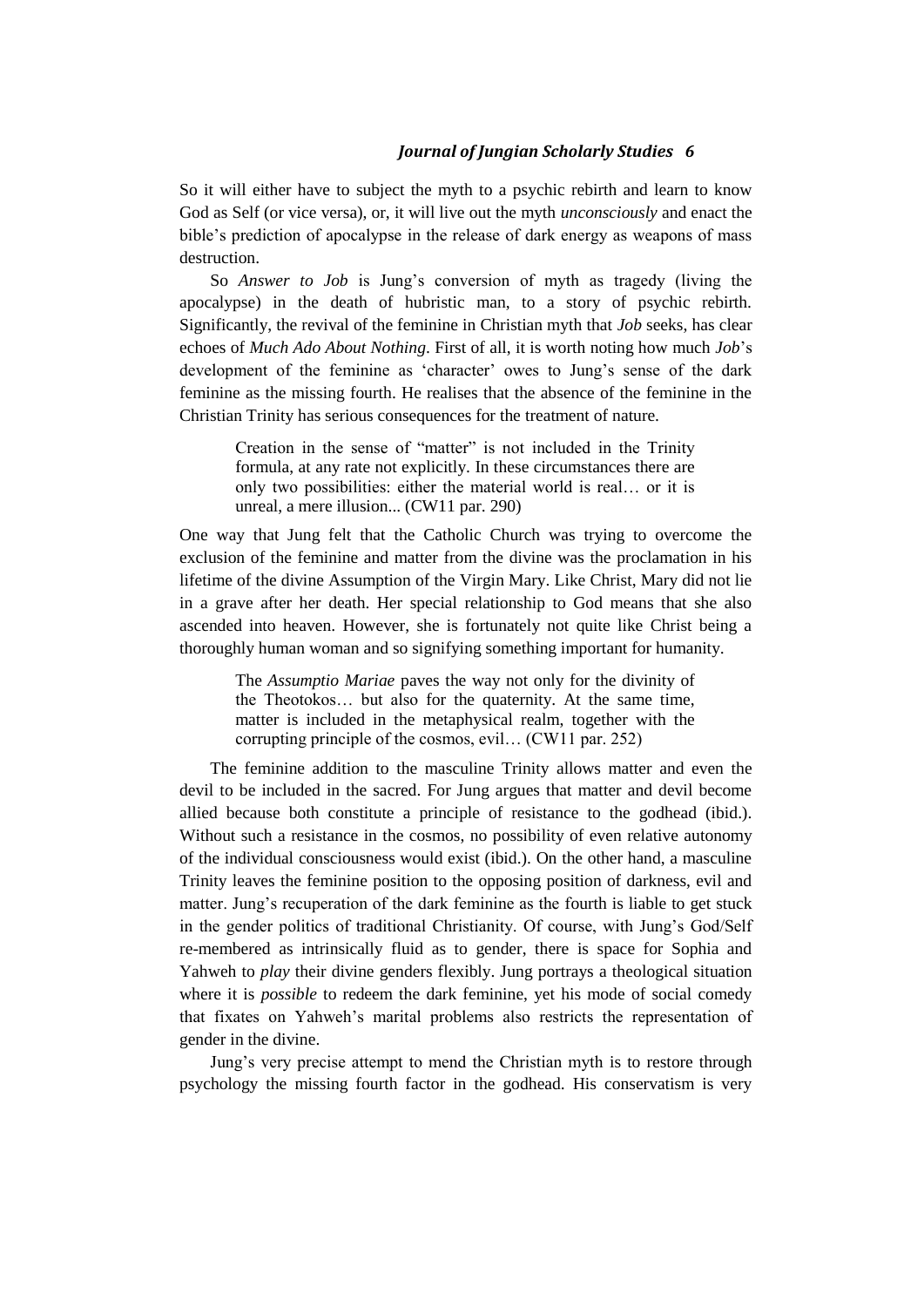evident in his adherence to a project of restoration. He is content with the *masculine* Trinity bequeathed by European culture and is uninterested in unearthing – literally! – the feminine triple goddess of the moon or earth that came before the Christian adaptation of the sky father gods of early patriarchal warrior societies. In effect, Jung is proposing a very moderate re-aligning of the two great creation myths fashioning western consciousness. The oldest creation myth is that of the Earth Mother, nature as sacred. "She" stands for matter, body, procreation, many voices i.e. animism, and here, comedy with its accommodation of many perspectives. Culturally, the Earth Mother religions were replaced by the sky father, a monotheistic deity who creates the world as separate from himself and so stands for separation, transcendence, spirit, reason and knowledge as separate from matter and body. Both creation myths are needed for healthy consciousness. Unfortunately, the dominance of sky father has created the problem of the dark feminine, so promoting war. *Much Ado*, Jung and Clarke's texts are all the result of, and attempts to, ameliorate the too great occlusion of the feminine. There is no danger of Jung going too far!

Clarke"s *Troy* novels very carefully explore what has been lost as cultures moved to the warrior gods such as Zeus with his thunderbolt, as opposed to the ancient *fourfold* Mother Goddess of the earth. Typically Jung recognises, like Clarke, that the warrior god culture has gone too far! Unlike Clarke, Jung seeks the mother and earth and darkness, found deeply repressed in modernity's unconscious, only as a way of *saving* the masculine dominated status quo. The reason that Jung is so ambivalent about the feminine, is that he wants it to remain the dark fourth, to remain the unconscious function in the service of the other three in his quaternity. There needs to be a limited *cultivation* of unconscious earth so that matter ceases to be so evil and apocalyptic. But Jung does not go as far as Shakespeare in bringing the dark feminine into the sunshine. For Shakespeare's quaternity enacts what Jung later sees as a key symbolism, the marriage quaternion.

#### *Much Ado About Nothing and the Missing Fourth*

*Much Ado About Nothing* ends with a dance incorporating the two reconciled couples. Apparently the dark feminine fourth has been recovered. In fact, she has been disinterred. Hero says little when Claudio denounces her for sexual impropriety on her wedding day. She denies the charge and then falls into a dead faint. It is the Friar, perhaps significantly a representative of the Christian church, who suggests that she fall into darkness as death. Hero's friends will pretend she is dead. Benedick intelligently puts his finger on the problem.

Benedick: Two of them have the very bent of honour; And if their wisdoms be misled in this,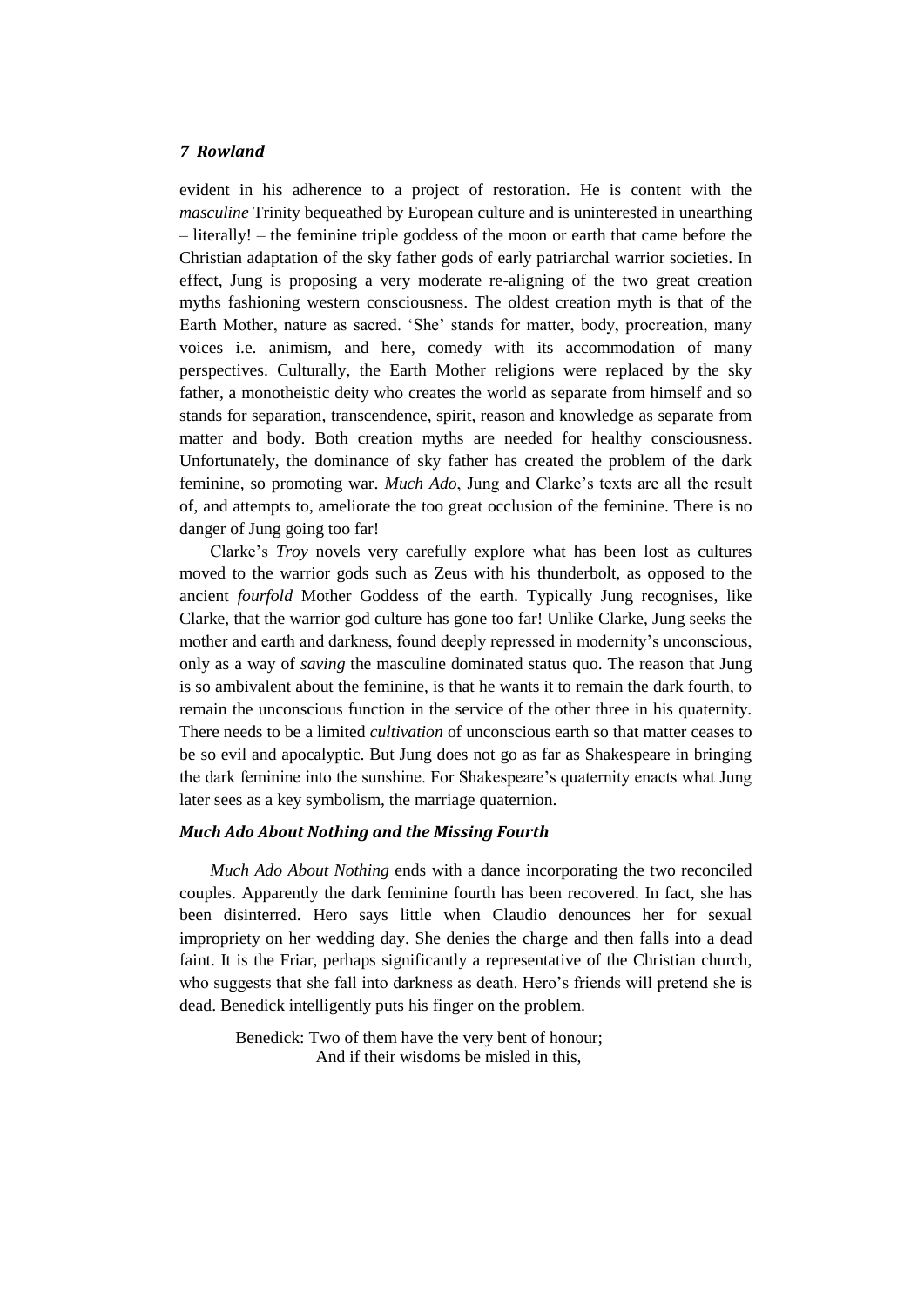The practice lives in John the Bastard, Whose spirits toil in frame of villainies. (Act 4, sc. 1, l. 184-7)

His character assessment is correct. Don John is behind the trick played on Claudio. Yet where it seems obvious to us that detective work is called for, what actually happens is more conversant with Claudio"s so-called "honour." Benedick, a potential detective if ever there was one, accepts the charge of the dark feminine. He challenges Claudio to a duel to the death, on behalf of Hero and Beatrice. Here we see clearly the myth that is failing to work. The myth of the hero has become estranged from the "other." Perhaps more accurately, the myth of the hero has become too masculine, hyper-masculine by the corrupting effects of war. So since the hero is too masculine, his other is feminine, trapped into darkness for its long suppression. Unsurprisingly, one aspect of the feminine that is severely awry is sexuality. So Don John is not only villain but Bastard. He fights his noble brother because his birth excludes him from recognition and power. Claudio demonstrates sexual insecurity more than once. Twice Don John gets him to believe that Hero cares for another. The myth of the hero has atrophied in this culture into a hypermasculine cult of honour that is dangerously askew from its "other" as femininity, sexuality and procreation.

So Hero goes into the dark as a feigning of death. And Beatrice embraces the dark in her despair that she has no way but through the debased masculine warrior code to defend her cousin. Benedick wants to rescue the situation, but he is engrossed in the wrong symbolism, the warrior hero. Who can be a detective in a culture that does not recognise them? It can only be a fool!

# *Comedy and healing the dark feminine*

[W]hat your wisdoms could not discover, these shallow fools have brought to light… (Act 5, sc. 1, l. 221-3)

In different ways Jung and Shakespeare and Clarke use comedy to embrace the dark feminine, to make it less black and more body, so re-member that it is the source of rebirth. In *Much Ado About Nothing* the foolishness of Dogberry stumbles on the truth of the villainy of Don John. Comedy seems to fear the dark less than tragedy. We see Dogberry and the watch patrol at night and seize upon malefactors. In particular we witness a comic revelation of truth that allows things to be said that could not otherwise be uttered. As Dogberry says of himself: "O, that I had been writ down an ass!" (Act 4, sc 2, l. 83-4), so condemning himself in writing in a way he would not have done had he not been an ass! So comedy is another way of getting at the truth. It can smuggle in a detecting function to a world whose prime myth does not include it. Comedy *accommodates* more perspectives, more voices than many other genres.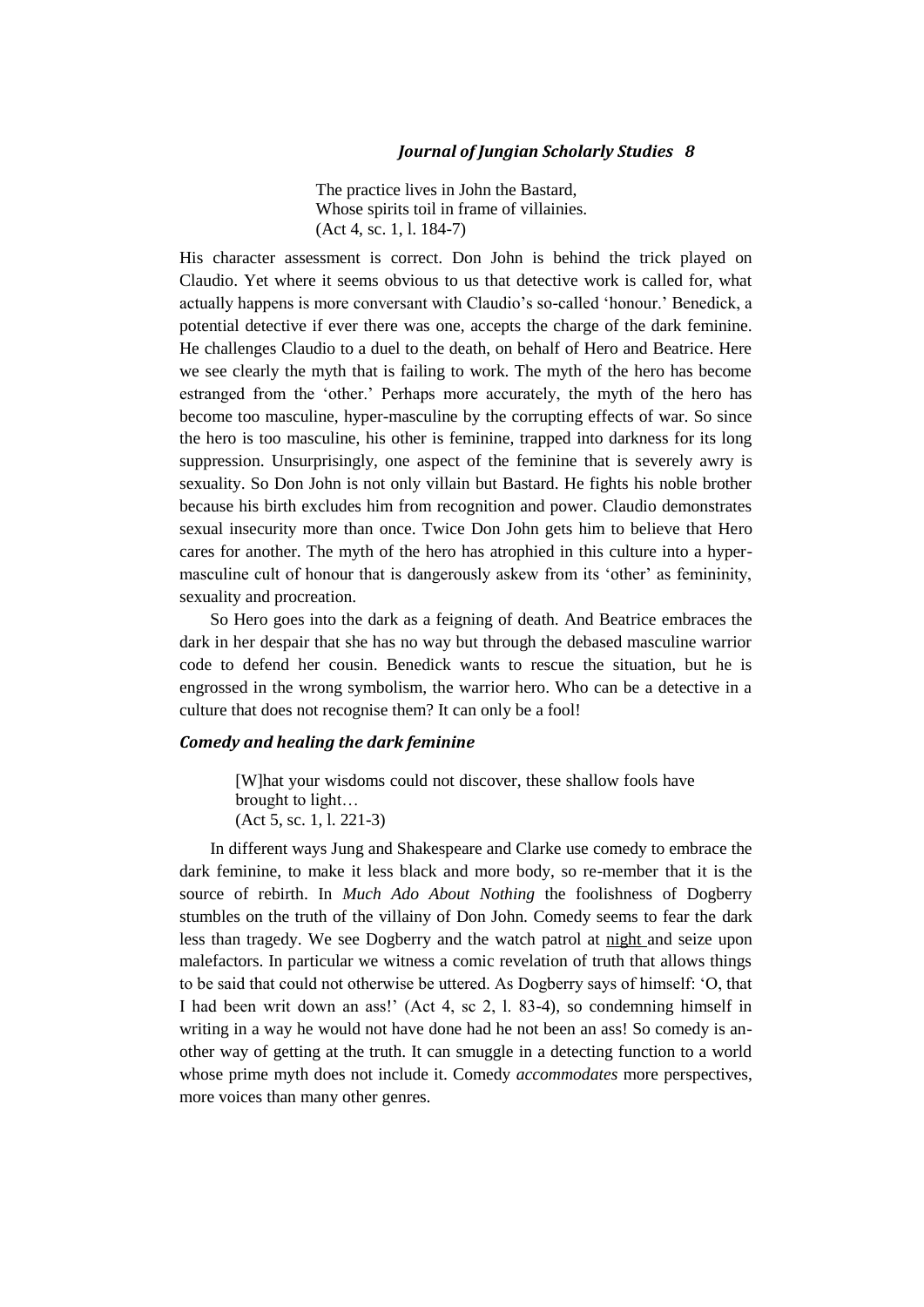So in *Much Ado About Nothing* death becomes rebirth. Claudio and his friends are forced to pay homage to the dark feminine as death. They are then given the comic bounty of comedy as Hero is given to them in the guise of an-other woman almost identical to her self. Hero at the end of the play suggestively remains "other." She rises from the dead retaining an atmosphere of darkness. Crucially, Shakespeare is invoking the ritual power of drama here. Hero *in the play* does not really die, just as a boy actor is not really killed every time his character dies on stage. So Hero"s rising from the dead takes the play into *divine* comedy, the sacred dimension of the genre that goes beyond the death of tragedy into the full wheel of fortune and rebirth. What is not stated is the astounding possibility evoked by Hero"s name. Could there be in the comic fertility of *Much Ado* a complete revolution of the hero myth to "accommodate" a woman hero, a sacred figure who is Christ-like in her unjust death, yet happily reunited with her beloved in resurrection?

Beatrice is less comfortable at the end of the play. She returns to her creative attempt to hold the dark feminine in playful aggression with Benedick. However, the company is against her in wanting the quaternity to be complete in a way that only allows a limited free movement in the prescribed steps of dancing. Finally Benedick says: (kissing her) 'Peace I will stop your mouth' (Act 5, sc. 4, 1, 97). Heterosexual romance, while celebrating the body in dancing, is still functioning here to silence the woman. This is not a solution to the problem of the dark feminine. Rather *Much Ado About Nothing* is an exercise in how comedy, with its greater depths of loyalty to the feminine goddess as body, earth and rebirth, may narrowly avoid the social splintering of tragedy.

Jung"s *Answer to Job* is a generically sophisticated re-writing of a failing myth as a comic myth. Marital comedy is the register of in-corporation of the feminine. God's problems begin when he forgets Sophia, his wisdom and feminine 'other', 'a friend and playmate from the beginning of the world" (CW11, p. 391, para. 617). The use of the word 'playmate' signals something about the quality of this relationship with the feminine. A lightness, a creative energy, and especially an *equality*, are suggested by 'playmate'. Here truly was a *divine comedy* and the consequences of its loss are comedy of a more discordant kind. Yahweh"s forgetting of one feminine consort allows him to take another bride in Israel. Such marital irregularity is mirrored in man as Adam conveniently ignores first wife, Lilith for Eve. When the result is two pairs of sons, Satan and Christ for Yahweh, Cain and Abel for Adam, a number of comic mistakings and ludicrous situations ensue.

Whether Eve was as troublesome a wife for Adam as the Children of Israel... were for Yahweh, is equally dark to us. At any rate the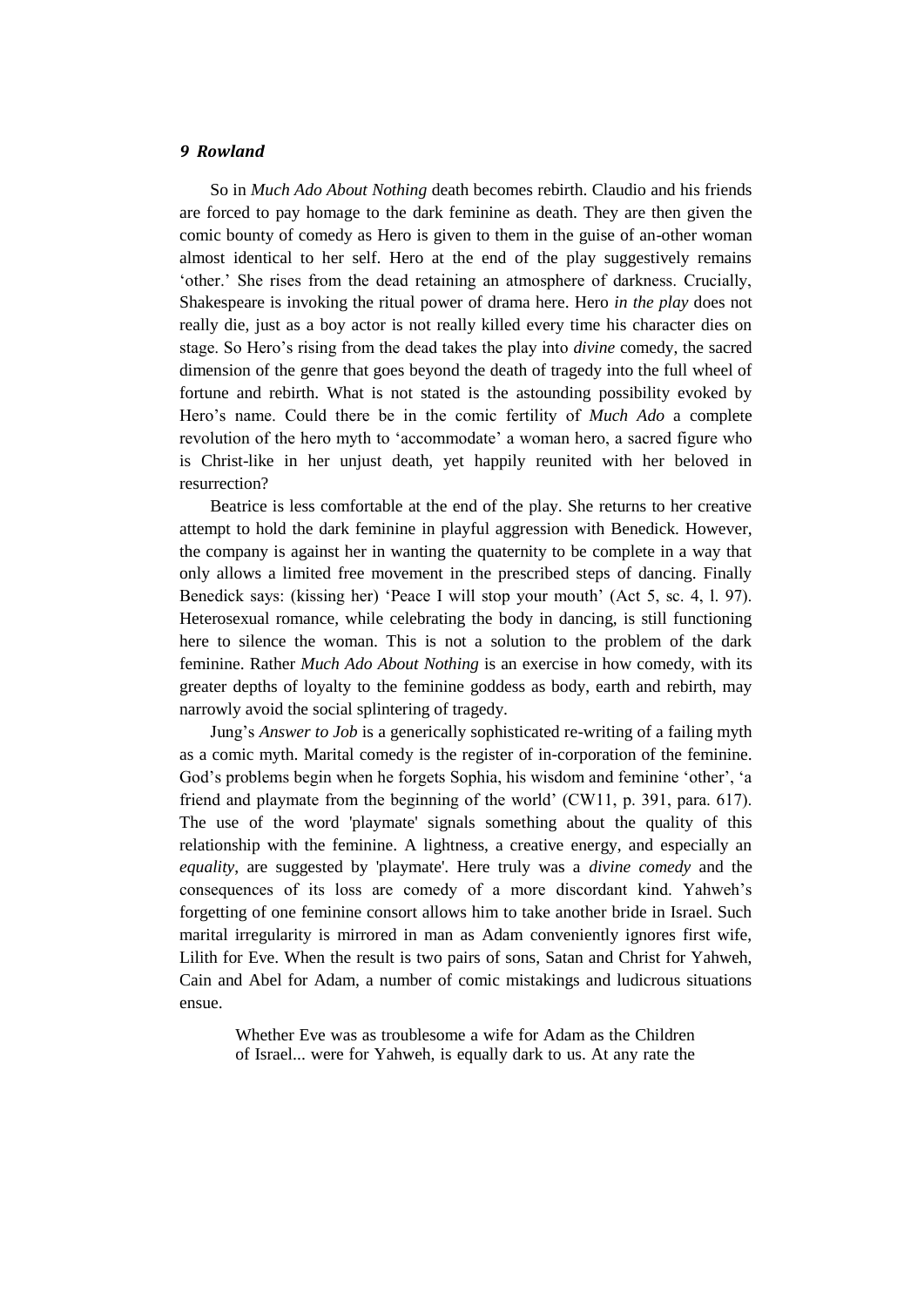family life of our first parents was not all beer and skittles: their first two sons are a typical pair of hostile brothers... (CW11 par. 619)

At the bottom of Yahweh's marriage with Israel is a perfectionist intention which excludes that kind of relatedness we know as "Eros."(CW11 par. 621)

As Jung admits with Old Testament narratives, the nuptials of Yahweh and Israel make too masculine a union (CW11 par. 619). Masculinity minimises Eros because that quality of feeling and connection is characteristic of the Earth Mother. As with Shakespearean comedy, the solution to rivalries and fractured social codes is relationship, embodied and enacted as a rite of marriage. In other texts, Jung describes the marriage of the masculine modern consciousness with the generative psyche as a beautiful union of man and anima. In *Job* he takes the other half of the equation, the dark feminine and describes the necessary marriage with darkness.

Everything now depends on man: immense power of destruction is given into his hand, and the question is whether he can resist the will to use it, and can temper his will with the spirit of love and wisdom. (CW11 par. 745)

Of course, had Jung followed up his evacuation of the loss of the dark feminine to modern culture through symbolism being colonised by patriarchy, he might have found himself having to recommend greater female participation in society. Instead he leaves the rescue of the feminine to the evolution of a new masculine hero, one who can embrace the goddess as Eros as well as the god as Logos.

All three writers end their war texts in marriage in the comic mode, despite the lingering darkness. *The Return from Troy* does not appear particularly comic. However, I would argue that the novel draws on deep resources of comedy to show the potential for healing a world cracked open by war. These resources are threefold: the move of the myth complex from epic poetry to novel, the role that marriage plays, and the insistence on plurality in envisioning events.

For the shift from epic to novel is to change the balance between sky father and earth mother consciousness. Epic promotes the hero as hyper-masculine warrior; one who defines himself by suppressing the 'other.' 'He' is an emblem of separation, discrimination and logos. On the other hand, the novel is a bundle, a container with many voices and points of view. The novel is animistic, incarnating the connection and plurality of the goddess. Hence the novel's greater adherence to compromise, necessity, death and rebirth: it is intrinsically comic whether it contains jokes or satire or not.

Crucially, Clarke shows that one of the most important qualities of the comic novel is that it can portray marriage as two voices, not one and "his" other. In the